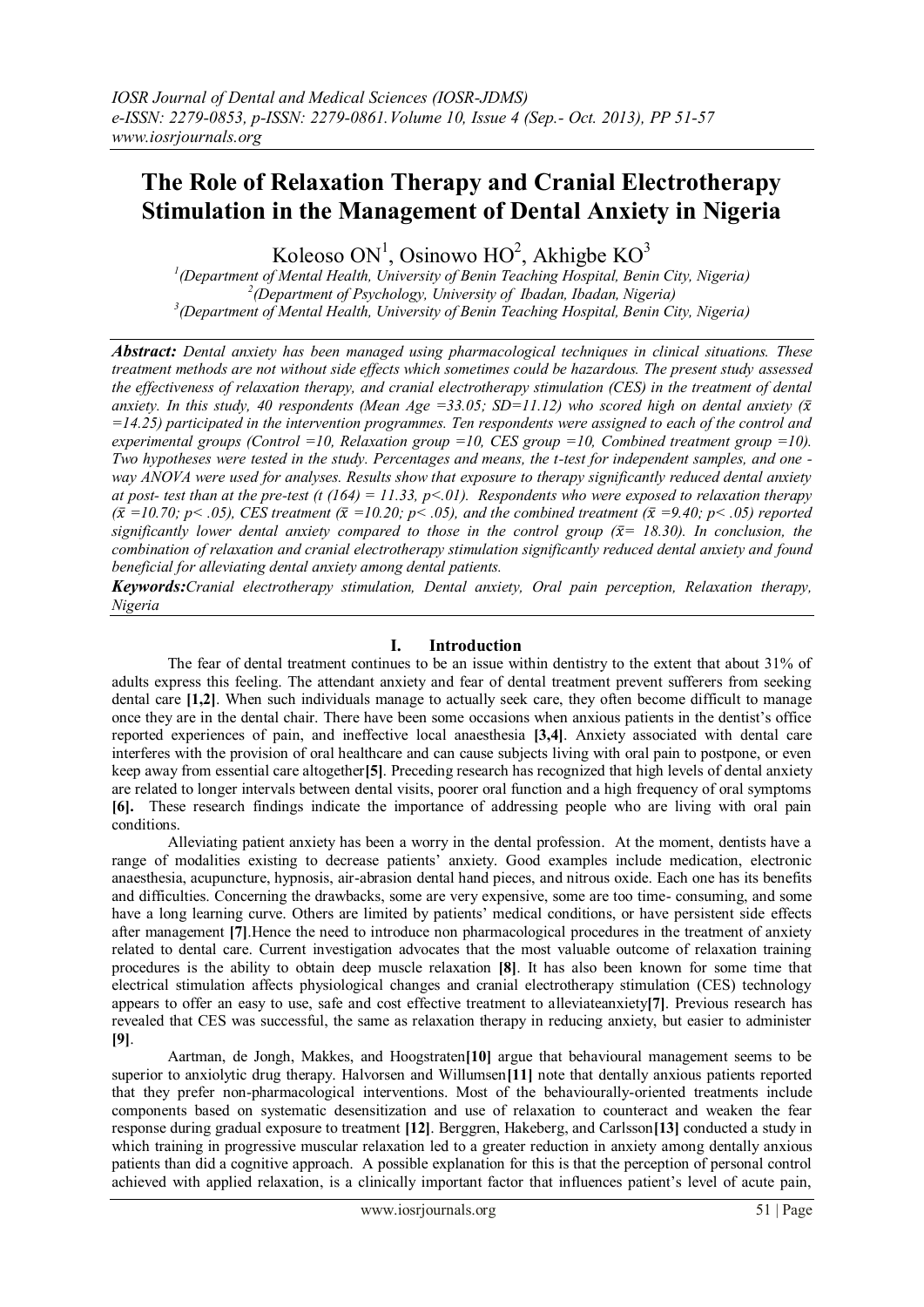which is known to be a primary source of dental anxiety during stressful dental procedure **[14]**. Thus, the question arises as to whether interventions aimed at patients' psycho-physiological arousal, such as relaxation techniques, result in effects that are different from those achieved with approaches that involve more passive distraction from the anxiety-provoking stimuli **[15]**.

Lahmann et al. **[15]** investigated the effectiveness of two interventions, viz, Brief Relaxation and Music Distraction, in reducing dental anxiety in comparison with no intervention. The results show that brief relaxation was more effective than music distraction. Although music distraction also proved to be beneficial in reducing state anxiety in comparison with no intervention, the effect sizes were moderate **[16, 17]**. While the effect of brief relaxation was greater among highly anxious respondents, musical distraction demonstrated its greatest effect among respondents with moderate anxiety **[15]**.Berggren,Hakeberg, &Carlsson**[13]** investigated the outcome of two different methods for the treatment of dental fear: relaxation and cognitively-oriented therapy. It was shown that, while cognitively-oriented therapy resulted in a higher number of patients completing therapy, relaxation-oriented treatment generally resulted in a more significant reduction in outcome measures of dental fear as well as in general anxiety and fear.

Over the years, transcutaneous electrical nerve stimulation has become widely accepted by physicians and dentists as a means of controlling many forms of pain **[7]**. Alpha-Stim (Electromedical Products International Inc, Mineral Wells, TX) cranial electrotherapy stimulation (CES) technology has been found in to be effective in long-term phobic patients to the 0.0001 level of confidence **[18]**. In a series of electroencephalographic studies, Heffernan **[19]** showed spectral smoothing consistent with pain reduction from this modality.

Winick**[7]** evaluates CES for dental anxiety in anticipation of, during, and at the conclusion of various routine dental procedures and found that patients who experience anxiety are significantly comforted during various dental procedures through the use of CES. The results indicate a very significant improvement in patients' levels of anxiety at the completion of the procedure. Many members of the treatment group requested CES at subsequent visits, and none objected to it. Cranial Electrotherapy Stimulation (CES) is a non-invasive technique used for treating various conditions **[20]**. The analgesic action of sub-perception levels of CES has been demonstrated in various clinical pain models **[21]**. Extracellular recording techniques indicated that CES modifies noxious stimuli–evoked responses in the regions of the rat brain that are involved in nociceptive processing **[22]**.

In humans, the mechanism of action of CES is not fully understood. However, it has been shown to stabilize neurotransmitter turnover **[23]**. According to Gold, Pottash, Sternbach, Barbaban, and Asunitto**[24]**, it stimulates production of insulin growth factor–1, and facilitates normalization of monoamine levels following experimentally induced noxious stress. In addition, CES has been shown by Stanley, Cazalaa, Limoge, and Louville**[25]** to enhance anaesthetic effects in humans. They reported that CES increased nitrous oxide potency by approximately 37 percent, and noted that it reduced the required analgesic dose of Afentanyl by approximately 33 percent in patients undergoing urologic surgery.Braverman, Smith, Smayda, and Blum **[26]** found that CES also has anxiolytic–enhancing effects, while Philip, Demotes–Mainard, Bourgeois, and Vincent **[27]** discovered mood–enhancing effects in humans. Kulkarni and Smith **[28]** demonstrated CES to effectively decrease spinal spasm. In a related research, Romano **[29]** found it to effectively reduce headache spasm. Hochman**[30]** shows that it can alleviate dental spasm, while Kirsch and Lerner **[31]** demonstrated its effectiveness in reducing muscle pain spasm as well as control several conditions often associated with pain (for example anxiety, depression, insomnia, and generalized stress) **[32]**.

In two post-marketing surveys, 47 physicians reported the results of CES use by 500 patients for various conditions **[33]**. Six patients (1.2%) reported dizziness and two (0.4%) reported nausea, both of which normally occur if the current is set too high. Three patients (0.6%) reported skin irritation, and one each (0.2%) reported anger, a metallic taste, a heavy feeling, and intensified tinnitus. Smith **[34]** reported that out of 23 psychiatric outpatients, 1(4.3%) cried during treatment and 1(4.3%) reported skin irritation behind the ears when the electrodes gel began drying out. Tan et al. **[20]** claim that such side effects appear to be related to the use of higher voltages and the placement of electrodes on the eyes.

Several studies conducted during the 1990s, with a total of 259 respondents, reported no side effects that could reasonably be attributed to CES use **[35]**. To clarify the diverse published results of cranial, electro stimulation (CES) efficacy, Klawansky, Yeung, Berkey, Shan, Phan, and Chalmers **[36]** conducted an extensive literature review that identified eight of the most carefully conducted randomized controlled trials of CES versus sham treatment. The meta–analysis of anxiety showed CES to be significantly more effective than sham. The authors also noted that improvement occurred in 7 of the 8 studies for anxiety that used continuous measurement scale.

Bianco**[37]** avers that the active CES, when combined with the normal treatment regimen given at the treatment facilities, was more effective in reducing anxiety and depression than the normal treatment regimen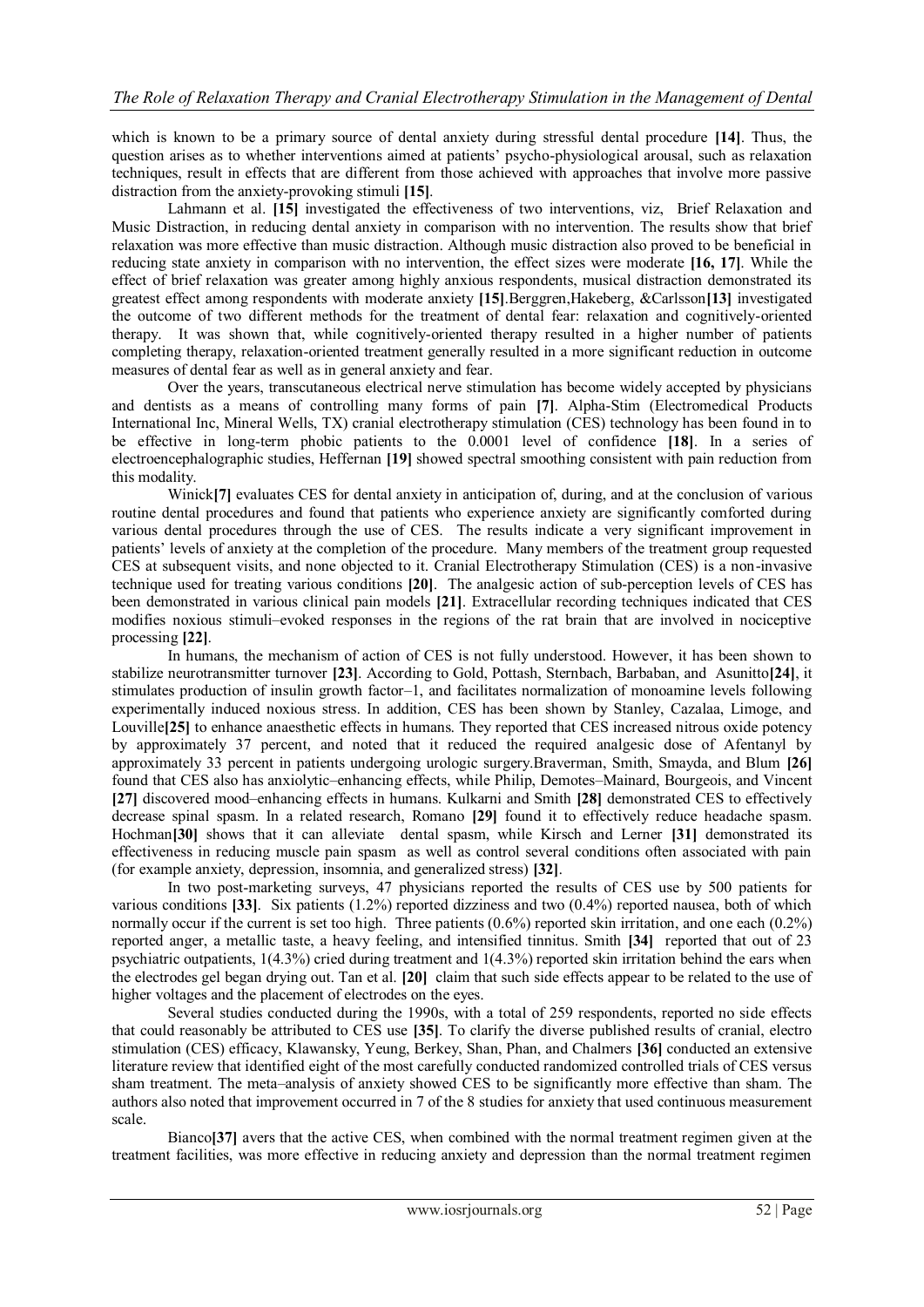alone and the sham CES plus normal treatment regimen. Thus, the anticipated results regarding CES were supported, while the anticipated result regarding placebo effect was not supported. No side effect was reported.

In a retrospective study to determine the effect of cranial electrotherapy stimulation on patients suffering from anxiety disorders, Overcash**[38]** found that, during 6 – 8 month follow-up, 73% of the patients were 'well satisfied' with their treatment and had no significant regression or other anxiety disorders, 18% were 'satisfied' but had some problems with anxiety since they stopped the treatment, and 9% that chose not to respond, had significant symptoms since they stopped the treatment, or in 1 case, 'was not satisfied' with the treatment. There was no reported side effect (short-or long-term). He claims that the results appear to be immediate in most cases, and that the CES treatment approach seems to have long-lasting results as long as the patient is given a minimum of  $4 - 6$  treatments.

CES was also investigated among patients suffering from acute anxiety disorders. Overcash**[35]** reported a significant reduction in anxiety in both physiological objective measures and subjective measures in the patients that received CES treatment. Their average perceived anxiety was reduced to a normal level. There was an 86% correlation between the perceived anxiety ratings and the objective measures, indicating that, at least, with these patients, the subjective measures were relatively accurate assessments.

The use of relaxation therapy and cranial electrotherapy stimulation (CES) in the management of dental anxiety in this environment is not clear. Traditionally, dental anxiety has been managed using pharmacological techniques. Benzodiazepines are the most frequently used drugs in clinical situations associated with anxiety and panic disorders **[39]**. These drugs have dangerous side effects, including accidental, intentional and/or suicidal overdosing. Therefore, dental anxiety seems to be a good model for studying a potentially anxietyreducing procedure such as relaxation therapy and cranial electrotherapy stimulation (CES). Thus, examining the three non-pharmacological treatment modalities in reducing dental anxiety, that is relaxation therapy, cranial electrotherapy stimulation (CES), and combination of relaxation therapy and CES treatment is the focus of this study.

The review of literature therefore generated two hypotheses: there will be a significant reduction in dental anxiety at post- test than at pre- test among the respondents; and that respondents in the control group will score significantly higher dental anxiety than those in the relaxation therapy group, CES treatment group, and both treatments group.

# **II. Materials and Method**

#### **2.1 Research Design**

This is a quasi-experimental research utilizing a pre-post completely randomized design. This study assessed the therapeutic efficacy of three treatment modalities which include relaxation therapy, cranial electrotherapy stimulation (CES) and combination treatment of relaxation and CES treatment on dental anxiety. A baseline was obtained, and then the intervention programmes were introduced to the respondents after which a post- test data was collected. This was used to establish the efficacy of the three therapeutic techniques.

# **2.2 Setting and Participants**

The setting for this study was the Dental Centre of University of Benin Teaching Hospital, Benin City, Nigeria.Ethical approval was obtained to carry out this research from the Ethics and Research Committee of the Teaching Hospital. Consent was obtained from the participants after due explanation about the study was given then.The population consists of respondents who were experiencing oral pain conditions for not less than three months, scored high on dental anxiety scale and met the under listed inclusion and exclusion criteria.

The inclusion criteria were: (a) Respondents must have been clinically diagnosed chronic or acute on chronic oral pain individual (b) Pain due to identifiable physical oral pathology except oral cancer, (c) Respondents must be 18 years and above, and (d) Respondents with high dental anxiety score (Modified DAS  $\geq$ 14.25)

Criteria for Exclusion were: (a) Facial Pain, (b) Acute oral pain less than three months, (c) Psychogenic oral pain, (d) Pain due to oral cancer, (e) Traumatic injuries associated with oral pain less than three months, and (d) People with gross mental abnormality or other diagnosable neurological disorders

#### **2.3 Instrument employed in the data collection**

A two-part questionnaire was used to collect data for the study.The first part contains items to measure the demographic information required in the study, which include personal data, gender, age, marital status, employment status, educational level, pain site, duration of the pain and so on.

The second part of the questionnaire contains items that measures dental anxiety using the popular Modified Dental Anxiety Scale (MDAS)**[40].** MDAS consists of five items with a five-point Likert response for each question (score  $1 - 5$ ). These questions relate to how respondents would feel 'if they had to go to the dentist tomorrow', 'waiting in the dentist's office in the dentist's chair', 'waiting while s/he gets the drill ready'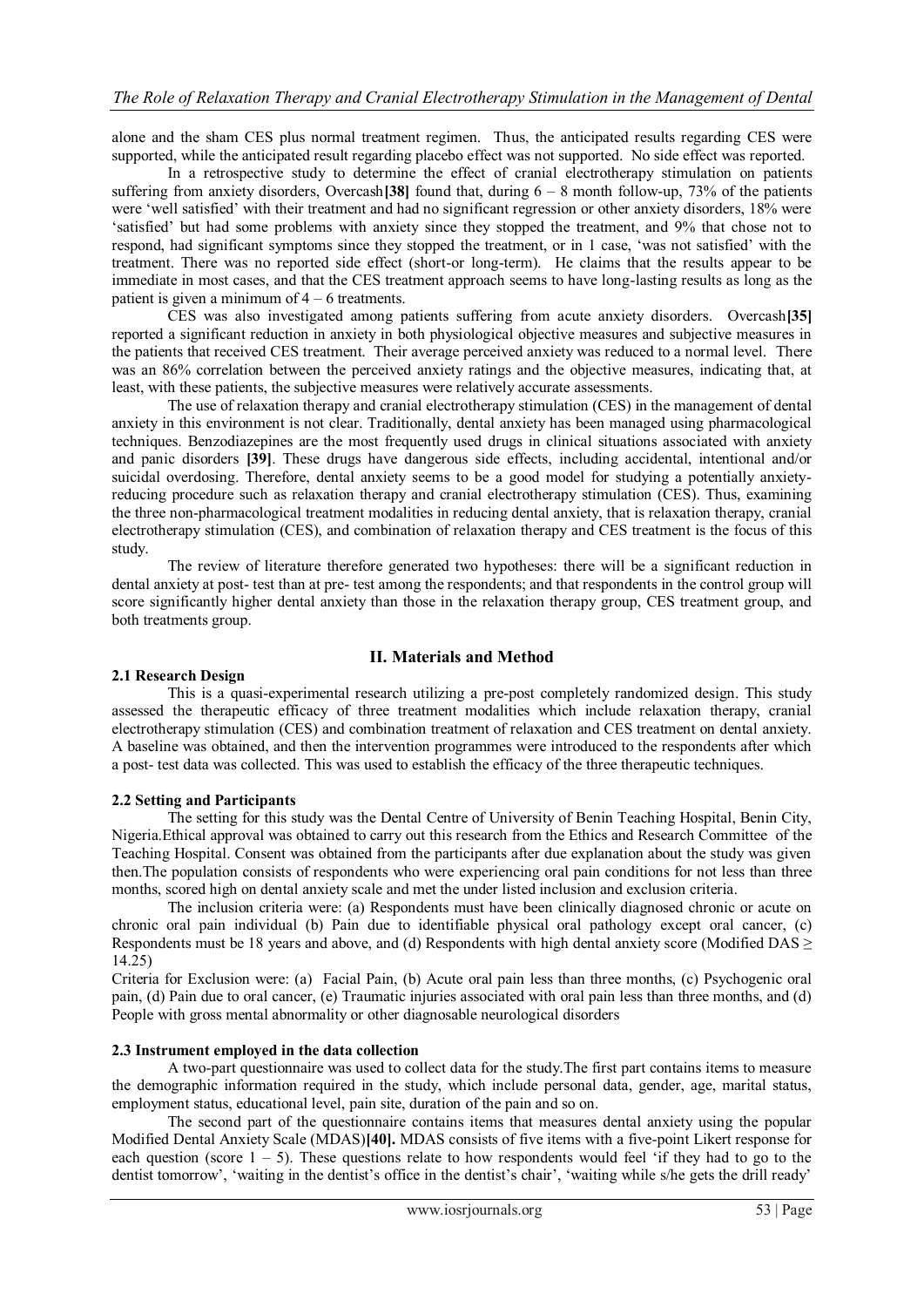and 'in the dentist's chair to have teeth cleaned'. The MDAS has an extra item about the respondent's anxietyto have a local anesthetic injection in the gum, above an upper back tooth'. Modified dental anxiety score can range from 5to 25. Newton and Edward [41] claim that the MDAS is highly internally consistent (Cronbach alpha  $= 0.93$ ) and shows good reliability over time (intra-class correlation coefficient  $= 0.93$ ). The MDAS was found to discriminate between the three groups of participants defined by self-reported anxiety levels, and correlated highly with the Spielberger Trait Anxiety Inventory [41]. In the present study,an alpha coefficient of .76 and a Spearman Brown equal length coefficient of .75 were obtained.

#### **2.4 Procedure**

The preliminary pilot study undertaken before the main study had established the mean for dental anxiety to be 14.25. Thus, respondents who reported subjective high dental anxiety (Modified DAS  $\geq$  14.25) after psychological assessment on the screening days of Mondays and Tuesdays were considered eligible to participate in the therapeutic intervention program on Wednesdays, Thursdays, and Fridays of the same week.

In this study, out of the 255 respondents who completed the questionnaire, one hundred and thirty-eight (138) were found to have reported subjective high dental anxiety based on their high score on the modified Dental Anxiety Scale. Of this number, twenty-two (22) said they would not be able to come for the next three days while seventy-six (76) others either refused to show up for the treatments or started but did not complete the three (3) sessions. The reason given by the twenty-two  $(22)$  respondents for not wishing to participate had to do with inadequate time and the fact that they were not resident in Benin. However, 40 respondents who reported subjective high dental anxiety (Modified DAS  $\geq$  14.25) successfully completed the three (3) treatment sessions.

The respondents who reported subjective high dental anxiety and who agreed to come for the therapeutic interventions for the next three days were randomly allotted to one of the four groups (relaxation therapy group, CES treatment group, both treatments simultaneously group, and the no treatment control group) based on the order in which they were arriving back at the psychological assessment room after they had been treated by the dentist.

Treatment sessions for relaxation therapy involved respondents listening to 30 minutes of relaxation instructions that was played on an MP-3 audio recorder via an ear phone while CES treatment was given with Alpha -Stim 100 device. It was set at 0.5Hz frequency, which produces a variable pulse width in this device. The current intensity of the CES was regulated, depending on the subject by turning the current up until respondents began to feel a bit light headed and then turned it down to their comfort level. The current was applied by ear clip electrodes in the treatment of dental anxiety for 45 minutes treatment in each session. The intensities that can be used ranges from 100 to 600 microamperes, and was often varied from day to day for some respondents. Treatment sessions for all respondents with high dental anxiety took place in the same room between 9am and 12noon each day. Each participant had an individual session with the lead author **[9]**. After the initial 3 days treatment, each participant, including those in Group D (control group) returned to the Dental Centre the following Monday to complete a post-intervention assessment in dental anxiety.

# **2.5 Statistics and data analysis**

Responses to the questionnaires were coded and entered into the SPSS (version 15.0) for analysis. Apart from descriptive statistics, the analyses included: (1) reliability assessment of the independent and dependent scales (Cronbach alpha and split–half method); (2) t-test for independent sample used to compare the mean score of dental anxiety at pre-test and at post-test; and (3) one-way ANOVA used to compare dental anxiety on the no treatment control procedure and the basis of the application of treatment procedures.

# **III. Results**

The responses of the respondents were subjected to a t–test for independent sample with pre-test and at post-test as independent variables and dental anxiety as dependent variable. Results of the analysis are presented in Table 1.

**Table 1: Summary of Table of Independent T-Test Results Showing the Significant Influence of Treatment Procedures on Dental Anxiety**

| <b>Dependent Variable</b> | Groups                 | Levels<br>Pre-test | 40 | 17.93 | S.D<br>2.70 |      | D.F |  |
|---------------------------|------------------------|--------------------|----|-------|-------------|------|-----|--|
| Dental Anxiety            | Treatment<br>procedure | Post-test          | 40 | 12.20 | 4.17        | 1.33 |     |  |

The result obtained show that treatment procedures significantly influenced dental anxiety t (164) = 11.33, p <.01. As predicted, there was a significant reduction in dental anxiety at post- test ( $\overline{x}$  = 12.20) than at pre-test ( $\overline{x}$  = 17.93) after the therapeutic interventions.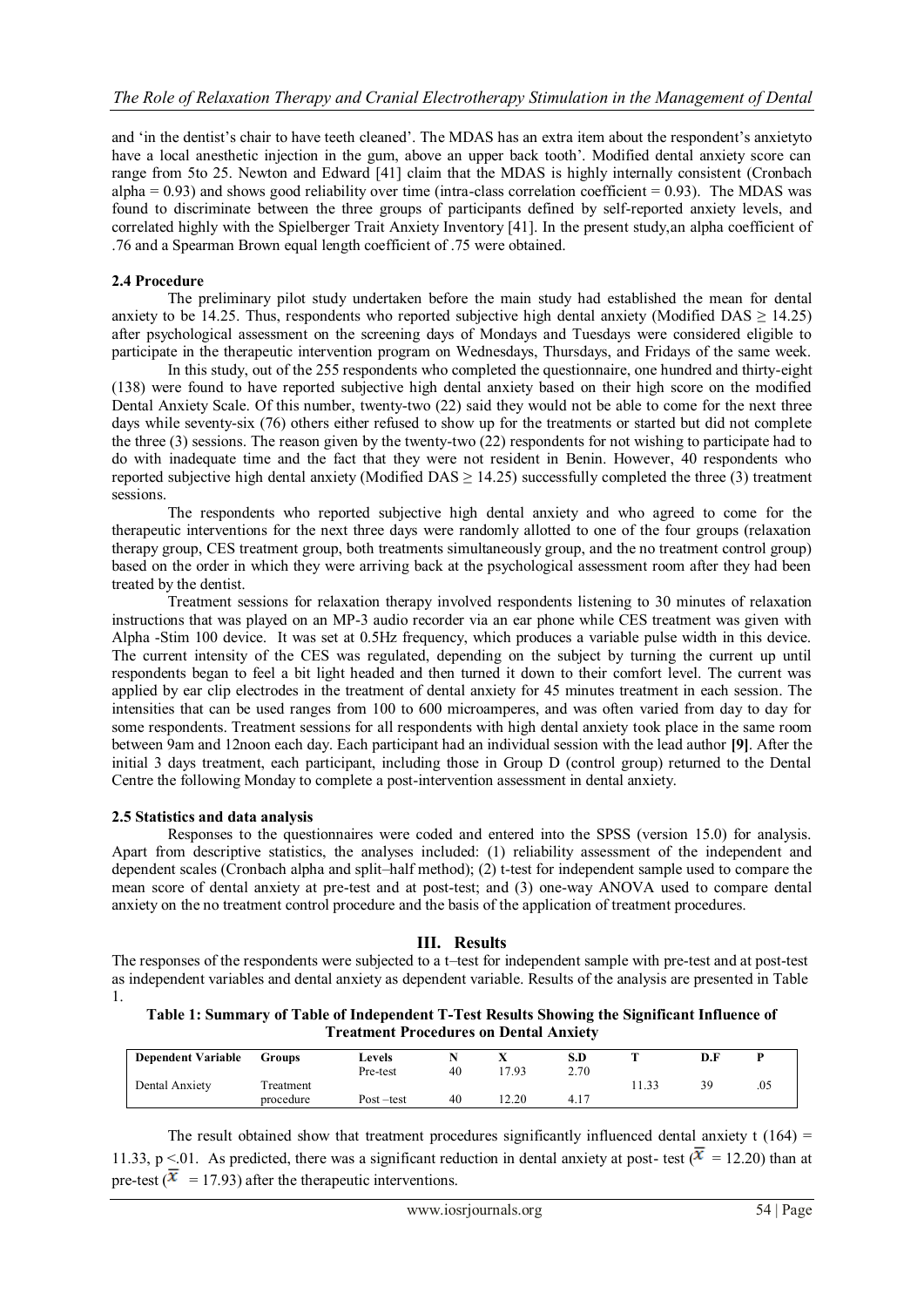To test the second hypothesis stated, a one-way analysis of variance (ANOVA) was carried out and the results are presented in Table 2.

| <b>Dependent Variable</b> | Sources | SS     | df | МS     |       |      |
|---------------------------|---------|--------|----|--------|-------|------|
|                           | Between | 537.80 |    | 179.27 |       |      |
| Dental Anxiety            | Within  | 140.60 | 36 | 3.91   | 45.90 | < 01 |
|                           | Total   | 678.40 | 39 |        |       |      |

**Table 2: One–Way ANOVA for Dental Anxiety among the Four Experimental Groups**

The results indicate that there was a significant difference between the control group and each of the active treatment group (relaxation therapy, CES treatment, and both treatments simultaneously) on dental anxiety (F [3, 36] = 45.90, p < .01).

To determine the direction of significant difference, a post hoc test (Scheffe's) was carried out for dental anxiety as shown in Table 3.

**Table 3: Summary of Post Hoc Test Showing Difference between the Mean Scores of the Various Therapeutic Intervention Group on Dental Anxiety**

| Dependent<br>Variable | <b>Intervention Programmes</b> |           |           |          |       | <b>SD</b> |  |
|-----------------------|--------------------------------|-----------|-----------|----------|-------|-----------|--|
|                       | CES Grp                        |           |           |          | 10.20 | .48       |  |
|                       | REL Grp                        | $-.50$    |           |          | 10.70 | .16       |  |
| Dental                | CES/REL Grp                    | .80       | 1.30      |          | 9.40  | .97       |  |
| Anxiety               | <b>CONTROL Grp</b>             | $-8.30^*$ | $-7.80^*$ | $9.10^*$ | 18.50 | 3.34      |  |

\* p $< .05$ 

The result of the post hoc test shows that the mean score of respondents in the control group ( $\overline{x}$ ) 18.30) was significantly higher on dental anxiety than those reported by each of the active treatment groups (relaxation therapy group,  $\bar{x} = 10.70$ ; CES treatment group,  $\bar{x} = 10.20$ ; and CES/relaxation treatment group,  $\bar{x}$  $= 9.40$ ). However, the mean scores for the three active experimental groups: relaxation therapy group, CES treatment group, and CES/relaxation group, were not statistically different from one another on dental anxiety. Therefore, this hypothesis, which claims that the respondents in the control group will score significantly higher dental anxiety than those in the relaxation therapy group, CES treatment group, and both treatments group, is confirmed.

### **IV. Discussion**

This study revealed that treatment procedures significantly influenced dental anxiety with a significant reduction in dental anxiety at post- test than at pre-test after the therapeutic interventions. This finding suggests that the effect of treatment procedures (relaxation therapy, CES treatment, both treatment simultaneously) on dental anxiety or exposure to therapy significantly reduced dental anxiety at post-test than at the pre-test. This finding corroborates the findings of Aartman et al. **[10]**, who claim that behavioural management seems to be superior to anxiolytic drug therapy. In a similar finding, Halvorsen and Wilumsen**[42]** noted that dentally anxious patients prefer non-pharmacological interventions. The hypothesized relationship was informed by the backdrop of numerous researchers who have for many years' explored non-pharmacological methods for use in the treatment of dental anxiety.

The study also revealed that there was a significant difference between the no treatment control group and each of the three active treatment groups (relaxation therapy group, CES treatment group, and CES/relaxation group) on dental anxiety. This result indicates that respondents in the control group were significantly higher on dental anxiety than those in each of the active treatment group. It was further noted that none of the three active treatment procedures proved to be significantly more effective than the other two. In line with the finding from this study, Hmud and Walsh **[43]** claim that relaxation techniques are safe, have no side effects, and give patients more control over their anxiety level. They went further to state that this treatment technique relaxes patients by reducing physical (muscle) tension, and makes dentally anxious patients more conscious of their stressed and aroused conditions, and enhance their ability to deal with these conditions. Besides, some studies indicate that general relaxation procedures can be just as effective as biofeedback **[44]**. This finding also corroborates the findings of Smith **[34]** which claimed that 86% of the respondents who were treated with CES showed remarkable improvements in their state anxiety and 90% in trait anxiety. In a similar study, Bystritsky Alexander, Kerwin, and Feusner**[45]** found that CES reduced the symptom burden of generalized anxiety disorder. The score on Hamilton Anxiety Rating Scale (HARS) was significantly reduced when the sampled population was assessed after 6 weeks. A meta-analysis of eight randomly controlled trial studies assessing the efficacy of CES on anxiety found that CES improved anxiety significantly as compared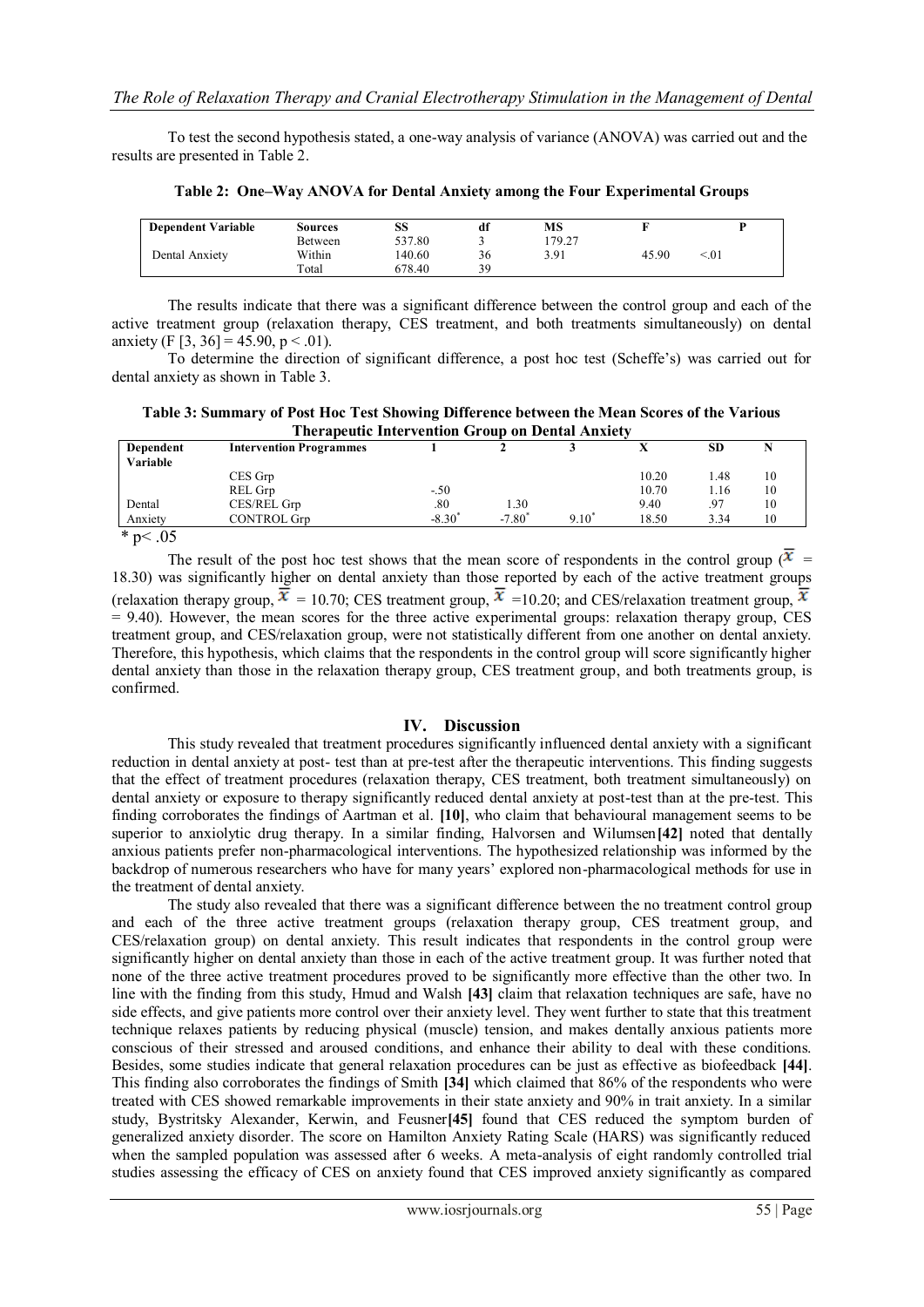with placebo/sham treatment [46]. Confirming the result of this study, Zaghi, Acar, Hultgren, Boggio and Fregni**[47]** assert that CES increases the production of serotonin, GABA, and endorphins. These neurochemical changes may have accounted for any positive effects being experienced as a result of the use of CES.

Regardless of the specific mechanisms, the results of this study indicate that the CES treatment may be a useful adjunctive therapy for short-term treatment of symptoms of anxiety. The treatment appears to have about the same efficacy as the same amount of time of relaxation instructions, but it is easier to administer **[9]**. The present study shows, however, that relaxation therapy and CES can stand together or alone as significant, drug-free treatments for otherwise intractable dental anxiety.

#### **V. Conclusion**

This study has demonstrated the effectiveness of relaxation therapy and cranial electrotherapy stimulation and both treatments simultaneously in the management of dental anxiety. The implications are that non-pharmacological methods can be used in the treatment of dental anxiety. There are a number of treatment procedures that can be used by dentists for the alleviation of fear and anxiety in the dental office. At an intuitive level, many dentists probably use them very frequently as a comprehensive part of the everyday praxis. There are many areas in dentistry in which mental health professionals can make a significant contribution, an obvious one being the treatment and management of anxious patients using relaxation therapy and cranial electrotherapy stimulation. Considering the high number of fearful individuals visiting dentists regularly, a better knowledge about such treatment methods, which have been demonstrated in this study, would improve the dental care for the majority of these patients. It would also help prevent aggravation of fears among individuals at risk. Thus, there is the need for an improved education in behavioural dentistry. With proper education of health care professionals, it is easy enough to offer both treatments in a dental clinic.

However, despite the success of treatment methods performed by specially trained dentists, reported on by Aartman (2000), it seems reasonable that there should be limits to what can be expected of a dentist in terms of psychological diagnostic and therapeutic competence. Dental phobia may constitute a complex psychological and odontological problem with far–reaching consequences for a relatively large proportion of fearful individuals. Therefore, it seems likely that optimal care of such patients can best be achieved by crossdisciplinary efforts, involving dentists, psychiatrists and psychologists. The present study shows, however, that relaxation therapy and CES treatment can stand together or alone as significant, drug-free treatments for dental anxiety in the present study.

#### **Acknowledgements**

The authors wish to acknowledge the contributions of the patients and staff who took part in this study.

#### **References**

- [1]. McGoldrick, P., de Jongh, A., & Durham, R. (2001). Psychotherapy for dental anxiety. Cochjraze Database System Review, 2, CD 003070
- [2]. Udoye, C. I., Oginni, A. O. &Oginni, F. O. (2005). Dental anxiety among patients undergoing various dental treatments in a Nigeria teaching hospital. Journal of Contemporary Dental Practice. 6, 091–098.
- [3]. Fiset, L., Milgrom , P., Weinstein, P., &Melnick, S. (1989). Common fears and their relationship to dental fear and utilization of the dentist. Anesthetic Program. 36, 258–264.
- [4]. Vassend, O. (1993). Anxiety, pain and discomfort associated with dental treatment. Behaviour Research and Therapy, 31, 659–666.
- [5]. Gadbury-Amyot, C. & William, K. B. (2000). Dental hygiene fear: Gender and age difference. Journal of Contemporary Dental Practices, 1, 1–11.
- [6]. **Hagglin, C., Beggren, U., Hakeberg, M. &Ahlqwist, M. (1996).** Dental anxiety among middle-aged and elderly women in Sweden. A study of oral state, utilisation of dental services and concomitant factors. Gerodontology, 13, 25-34
- [7]. Winick, R. L. (1999). Cranial electrotherapy stimulation (CES): A safe and effective low cost means of anxiety control in a dental practice. Pain Control, 50-55.
- [8]. Cott, A.(1981).The long term therapeutic significance of the addition of electromyographic biofeedback to relaxation training in the treatment of tension headaches. Behaviour Therapy, 12, 556–559.
- [9]. Gibson, T. H. & O' Hair, D. E. (1987). Cranial application of low level transcranial electrotherapy Vs. Relaxation instruction in anxious patients. American Journal of Electronmedicine, 4, 18-21.
- [10]. Aartman, I. H. (2000). Treating highly anxious dental patients in a dental fear clinic. Academic Centre for Dentistry Amsterdam (ACTA). Amsterdam: Thesis.
- [11]. Halvorsen, B. &Willumsen, T. (2004). Willingness to pay for dental fear treatment is supplying dental fear treatment socially beneficial? European Journal of Health Economic, 5, 299-308.
- [12]. Kvale, G., Berggren, U., &Milgrom, P. (2004). Dental fear in adults: a meta-analysis of behavioural interventions. Community Dentistry and Oral Epidemiology, 32, 250-264.
- [13]. Berggren, U., Hakeberg, M., &Carlsson, S. (2000). Relaxation vs. Cognitive Oriented Therapies for Dental Fear. Journal of Dental Research, 79, 1645–1651.
- [14]. Logan, H., Baron, R. S., Keeley, K., Law, A., & Stein, S. (1991). Desired control and felt control as mediators of stress in a dental setting. Health Psychology, 10, 352-359.
- [15]. Lahmann, C., Schoen, R., Henningsen, P., Ronels, J., Muehlbacher, M., Loew, T., Tritt, K., Nickel, M., &Doering, S. (2008). Brief Relaxation versus Music Distraction in the Treatment of Dental Anxiety. Journal of American Dental Association, 139, 317-324.
- [16]. Muellner, M. (2002). Evidence based medicine. New York City: Springer.